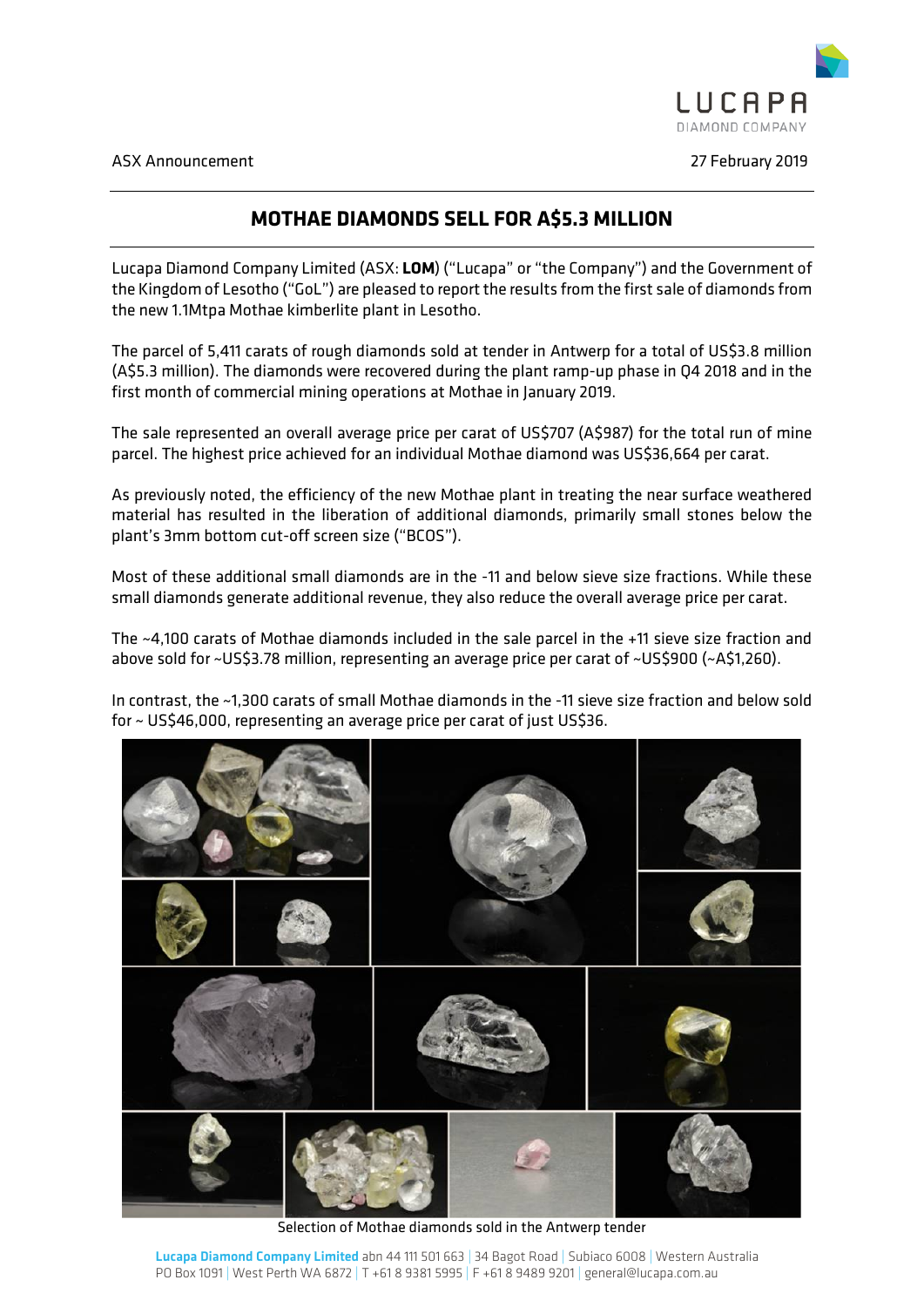The recovery of small diamonds below the 3mm BCOS through the Mothae plant will normalise or diminish as mining progresses into the more competent kimberlite material with depth.

Lucapa Managing Director Stephen Wetherall said Lucapa and the GoL were extremely pleased with the results of the first sale of Mothae diamonds produced from the new 1.1Mtpa diamond plant.

*"The solid bidding we witnessed in Antwerp for this first commercial parcel has certainly marked Mothae's arrival on the international scene as a producer of top-quality goods, complementing those from our Lulo mine,"* said Mr Wetherall.

*"The strong sales prices achieved for our quality run of mine production, in the absence of a single stand-out stone, represent a great start for Mothae which augurs well for its future as a producer of exceptional diamonds and its contribution to the Basotho nation."*



Members of the Government of Lesotho, including the Honourable Minister of Mining, Keketso Sello, Lucapa CEO and management and Mothae Board members visiting the Antwerp World Diamond Centre during the Mothae tender

As previously advised, Lucapa plans to update guidance for the Mothae mine in respect of volume, grade and price in Q2 2019 after the first quarter of commercial mining operations.

For and on behalf of the Lucapa Board.

**STEPHEN WETHERALL MANAGING DIRECTOR**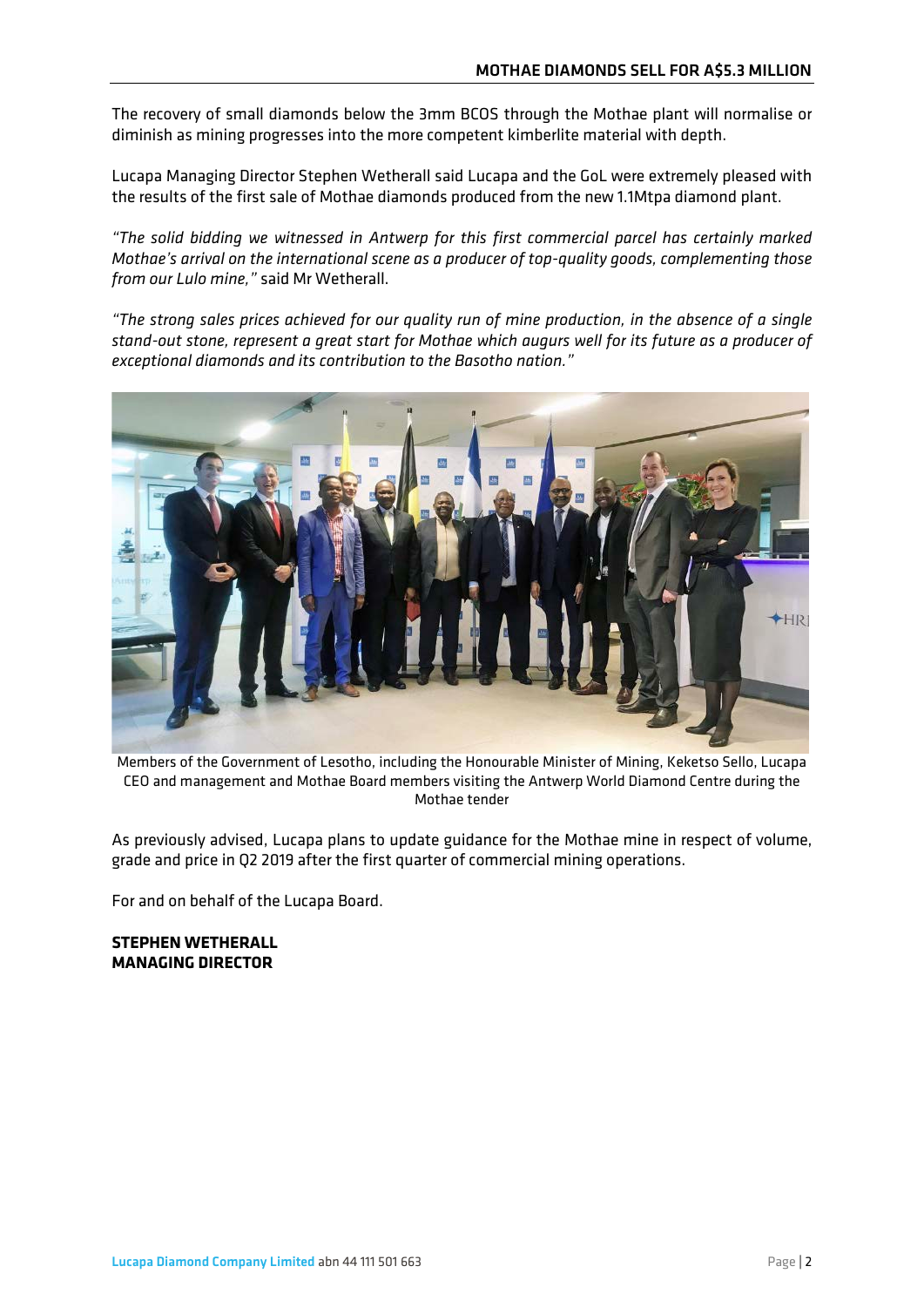## **ABOUT LUCAPA**

Lucapa is a growing diamond company with high-quality mines in Angola and Lesotho, along with exploration projects in Angola, Australia and Botswana. The Company's focus on high-value diamond production is designed to protect cash flows in a sector of the diamond market where demand remains robust.

Lucapa's flagship asset is the Lulo Diamond Project in Angola, which is a prolific producer of large and premium-value alluvial diamonds. Lulo has produced 12 +100ct diamonds to date and is the highest US\$ per carat alluvial diamond production in the world. Lucapa and its Lulo partners continue to advance their search for the primary kimberlite sources of these exceptional alluvial gems through a systematic drilling and exploration program.

Lucapa commenced commercial diamond recoveries in January 2019 at the Company's second highvalue mine, the 1.1Mtpa Mothae kimberlite project in diamond-rich Lesotho.

Lucapa also has early stage exploration projects at Brooking in Western Australia and Orapa Area F in Botswana.

Lucapa's Board and management team have extensive diamond industry experience across the globe with companies including De Beers and Gem Diamonds.

## **No New Information**

To the extent that this announcement contains references to prior exploration results and Mineral Resource estimates, which have been cross referenced to previous market announcements made by the Company, unless explicitly stated, no new information is contained. The Company confirms that it is not aware of any new information or data that materially affects the information included in the relevant market announcements and, in the case of estimates of Mineral Resources that all material assumptions and technical parameters underpinning the estimates in the relevant market announcement continue to apply and have not materially changed.

## **Forward-Looking Statements**

This announcement has been prepared by the Company. This document contains background information about the Company and its related entities current at the date of this announcement. This is in summary form and does not purport to be all inclusive or complete.

Recipients should conduct their own investigations and perform their own analysis in order to satisfy themselves as to the accuracy and completeness of the information, statements and opinions contained in this announcement. This announcement is for information purposes only. Neither this document nor the information contained in it constitutes an offer, invitation, solicitation or recommendation in relation to the purchase or sale of shares in any jurisdiction.

This announcement may not be distributed in any jurisdiction except in accordance with the legal requirements applicable in such jurisdiction. Recipients should inform themselves of the restrictions that apply in their own jurisdiction. A failure to do so may result in a violation of securities laws in such jurisdiction.

This document does not constitute investment advice and has been prepared without taking into account the recipient's investment objectives, financial circumstances or particular needs and the opinions and recommendations in this representation are not intended to represent recommendations of particular investments to particular investments to particular persons.

Recipients should seek professional advice when deciding if an investment is appropriate. All securities transactions involve risks, which include (among others) the risk of adverse or unanticipated market, financial or political developments.